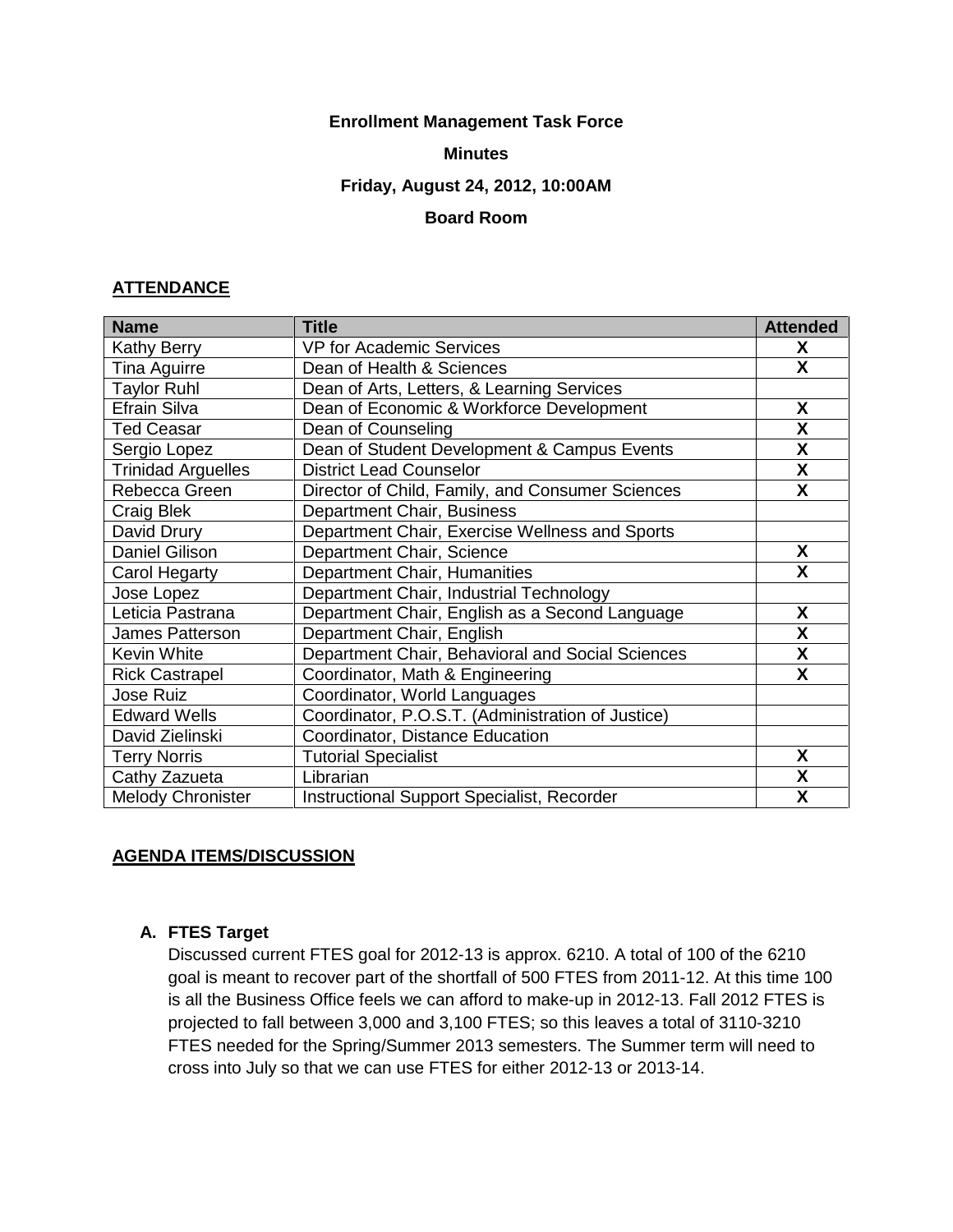## **B. Enrollment Management Discussion**

There are many aspects to enrollment management beyond course scheduling and Instruction. These aspects include:

Student Services – To populate the courses with students, manage waitlists Marketing – To generate interest in IVC

Business Office – To fund the semesters, develop a FTEF cap, and work with student fee policies

Information Technology – Online Presence and Technical Support with WebSTAR and **Blackboard** 

# **C. 2012-13 Classroom Building Challenges**

Will lose the 900 building starting the Spring 2013 semester (5 classrooms, 1 lab). Will lose the 500 building starting the Fall 2013 semester (11 classrooms).

Due to this loss, there will be a procedural change in the scheduling of courses. Courses with larger caps will be given the opportunity to assign classrooms to their courses first, then the next group, and so on.

Example:

Cap 35 and higher book day 1

Cap 30-34 book day 2...etc.

This is to help alleviate the loss of classrooms, and ensure that the larger classrooms are used by courses with higher caps (improve room efficiency).

Daniel Gilison suggested labs not to be used for booking by non-SME courses until they are able to book their own classes, as they would be scheduling courses later due to lower caps and need to ensure availability.

A list of dates each department can add courses for the Spring 2013 term will be provided with the Spring 2013 Schedule Development Timeline via email before/by the next meeting date.

# **D. IVC Course Trend Data**

A list of IVC courses were provided to the corresponding Dean, Director, Department Chair, and/or Coordinator; along with the number of sections offered in Fall 2011-Fall 2012 of each course, what session they were offered in (day, evening, online), what their average fill rate was at census (Fall 2011-Spring 2012 only), and when all sections filled during the registration process (Fall 2012 only – to see level of course demand). Melody Chronister explained the data and its intended use to help assist in determining what and how many courses to offer in the Spring 2013 (and future) semesters. Also provided was a list of the cancelled courses thus far for Fall 2012, the reason for which they were cancelled (most being due to low enrollment), and the date they were cancelled (to see if it was during registration or after classes had started).

### **E. Step One for Spring 2013 Courses (Dean/DeptChair/Coordinator assignment)** Plot out how many courses for Spring 2013 you are requesting to offer and bring to next

meeting; preferably broken down by session if possible so FTES and classroom availability can start to be analyzed.